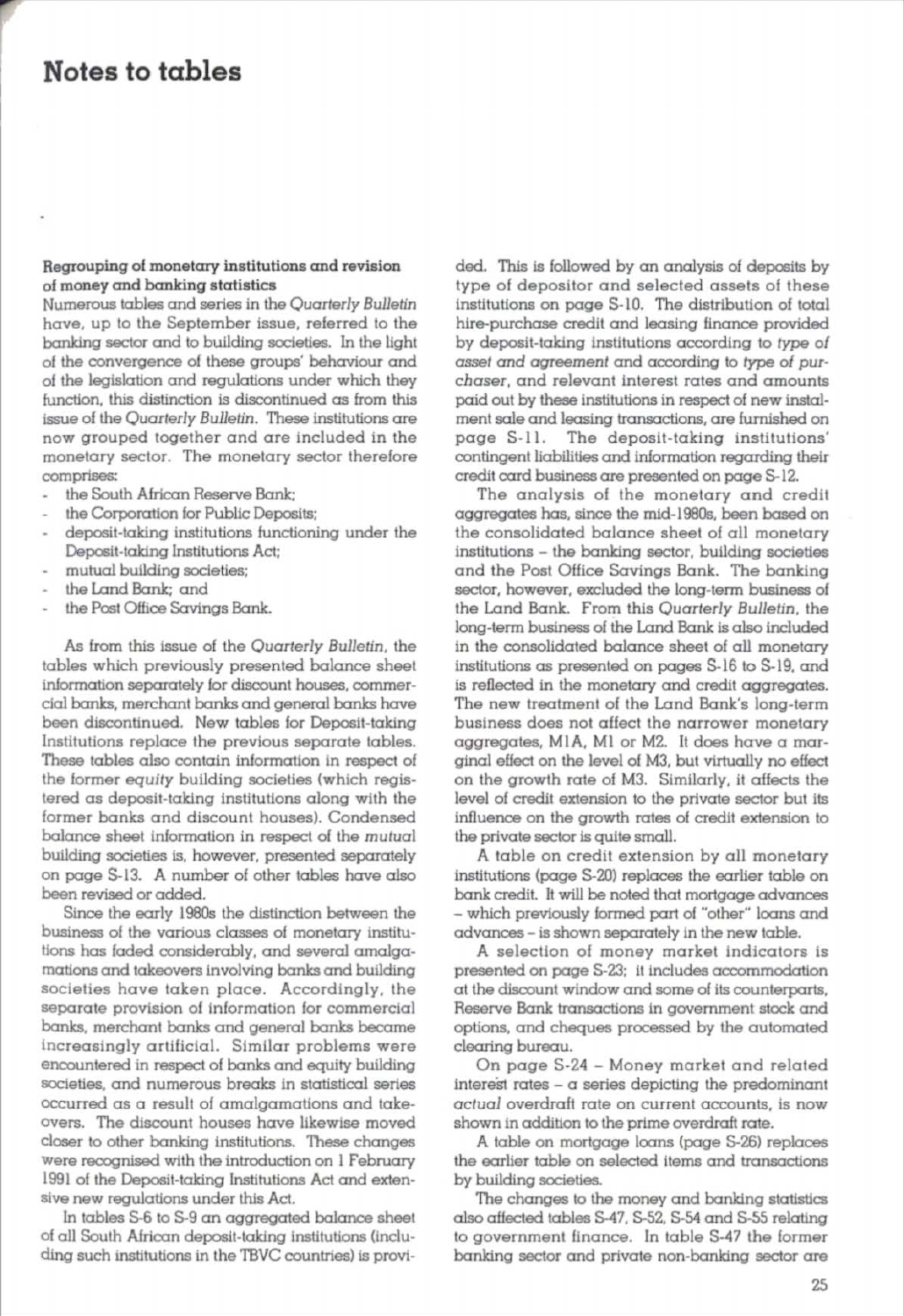replaced with the monetary institution sector and the private non-monetary institution sector, respectively. In lable 5-52 the total holdings of marketable treasury bills by deposit-taking institutions is now reported and from July 1991 the data relating to the different deposit-taking institutions falls away. In tables 5-S4 and 5-55 the distinction between the different deposit-taking institutions is discontinued and replaced by a classification of total holdings of marketable stock debt of the Central Government by deposit-taking institutions.

## Share price indices and yields - Tables S-40 and S-41

As part of the periodic revision and updating of the Reserve Bank's comprehensive stock exchange share price indices and yields, a new base year, namely 1990. and new methods of calculating the earnings and dividend yields as well as the combined indices and yields, have been introduced. The new indices and yields series have been appropriately linked with the historical data series.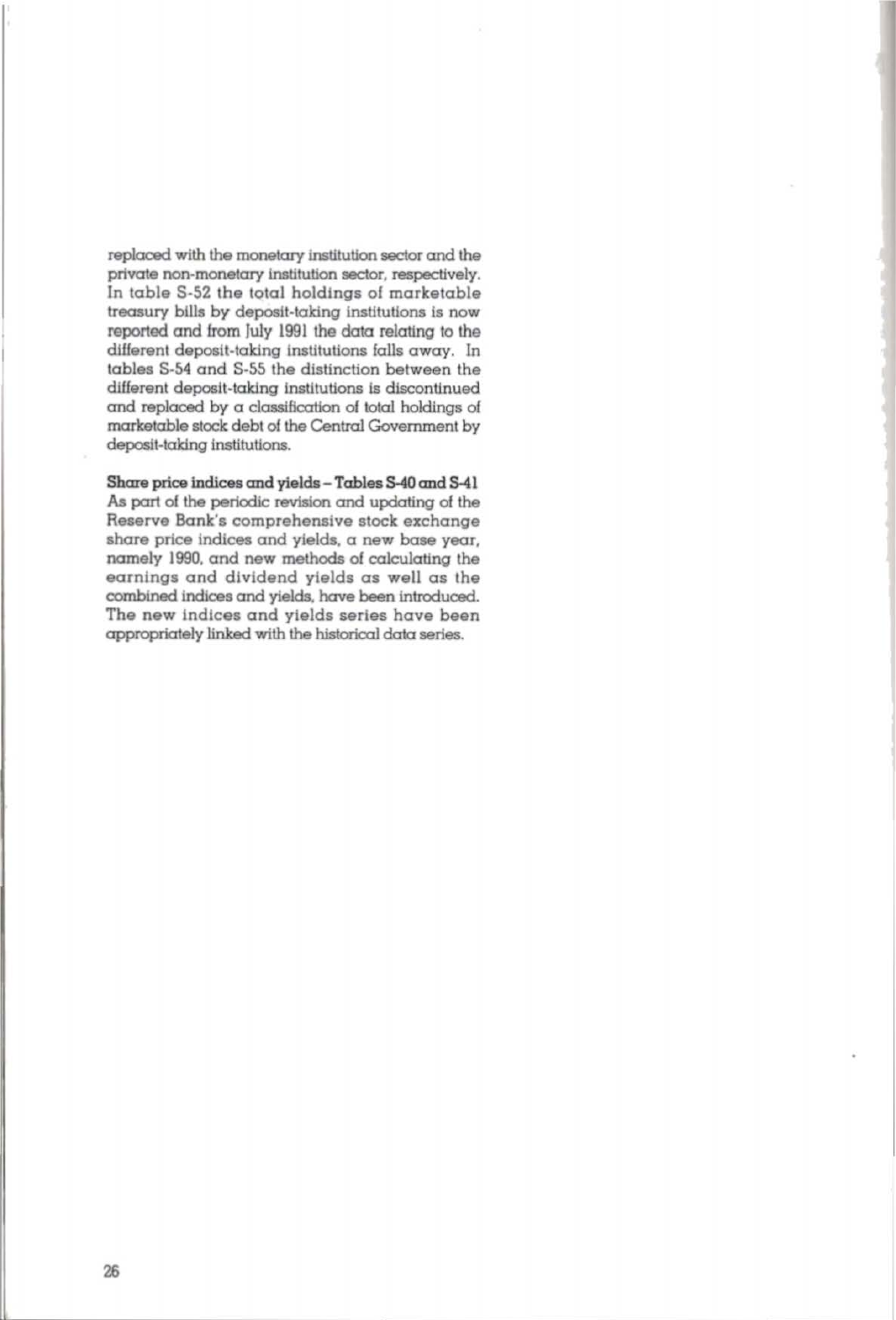# Opmerkings oor tabelle

#### Hergroepering van monetêre instellings en bersiening van geld- en bankwesestatistiek.

Verskeie tabelle en reekse in die Kwartaalblad het. tot en met die September-uitgawe, na die bank*sabot* en bouverenigings verwys. In die Jig van die nouer ooraenstemming van die bedrywighede van hierdie groepe en van die wetgewing en die regulasies waaronder hulle funksioneer, is hierdie onderskeid vanaf hierdie uitgawe van die Kwartaalblad beëindig. Hierdie instellings is nou saamgegroepeer en by die monetêre sektor ingesluit. Die monetêre sektor omvat dus:

- die Suid.-Afrikaanse Reserwebank;
- die Korporasie vir Openbare Deposito's: ÷.
- depositonemende instellings wet onder die Wet op Depositonemende Instellings funksioneer;
- onderlinge bouverenigings;
- die Landbank; en
- die Posspaarbank.

Vonaf hierdie uitgawe van die KwortaaJbJod word die tabelle wat voorheen balansstaatinligting vir die diskontohuise, handelsbanke, aksepbanke en algemene banke afsonderlik voorsien het, gestaak. Nuwe tabelle vir depositonemende instellings vervang die vorige afsonderlike inligting. Hierdie tabelle bevat ook inligting in verband met die eertydse ekwiteitsbouverenigings (wat tesame met eertydse banke en diskontohuise as depositonemende instellings geregistreer is). Kernbalansstaatinligting ten opsigte van *onderlinge* bouverenigings word egler afsonderlik op bladsy 8- 13 aangetoon. 'n Aantal onder tabelle is ook. hersien of bygevoeg,

Sedert die vroeë tagtigeriare het die onderskeid tussen die bedrywlghede van die onderskeie tipes monet6re instellings bale vervaag, en verskeie amalgamasies en oornames waarby banke en bouverenigings betrokke was, hel plaasgevind. Die afsonderlike voorsiening van inligting vir handelsbanke, aksepbanke en aigemena banke het gevolg-Iik toenemend kunsmalig geword. Soortgelyke problema is ondervind met betrekking tot banka en ekwiteitsbouverenigings, en toile onderbrekings in statistiese reekse het as gevolg van amalgamasies en oornames voorgekom. Die diskontohuise het insgelyks nader aan ander bankinstellings beweeg. Met die inwerkingstelling van die Wet op Depositonemende Instellings op I Februarie 1991 en die omvattende nuwe regulasies onder dié Wet is daar erkenning gegee aan hierdie veranderings.

In tabelle S-6 tot S-9 word 'n gesommeerde balansstaat van alle Suid-Afrikaanse deposilonemende instellings (insluitend sulke instellings in die TBVC-lande) voorsien. Daarná volg 'n ontleding van deposito's volgens tipe deposant, asook uitgesoekte bates van hierdie instellings op bladsy 8-10, Die verdeling van totale huurkoopkrediet en bruikhuurfinansiering voorsien deur depositonemende installings op grond van *tipe* bote en *ooreenkoms* en op grond van *tipe koper,* tersaaklike renlekoerse en bedrae uitbetaal deur hierdie instellings ten opsigte van nuwe afbetalingsverkoop- en bruikhuurtransaksies, word op bladsy S-11 verskaf, Voorwaardelike aanspreeklikhede en inligting len opsigle van die kredietkaartbesigheid van depositonemende instellings word op bladsy S-12 getoon.

Die ontleding van die monetêre en krediettotale is sedert die middel-tagtigerigre gebaseer op die gekonsolideerde balansstaat van alle montêre instellings - die bankseklor, bouverenigings en die Posspaarbank. Die banksektor het egter die langtermynbesigheid van die landbank uitgesluit. Vanaf hierdie Kwartaalblad is die langtermynbesigheid van die Landbank in die gekonsolideerde balansstaat van alle monetêre instellings op bladsy S-16 tot S-19 ingesluit, en word dit ook in die geld- en kredietgroothede weerspieël. Die nuwe hantering van die langtermynbesigheid van die Landbank beïnvloed nie die enger monetêre groothede (MIA, MI of M2) nie. Dit het wel 'n marginale invloed op die vlak van M3, maar feitlik geen effek op die groeikoerse van M3 nie. Dit het 'n soortgelyke invloed op die viak van kredietverlening aan die private sektor, maar die invloed op die groeikoerse van kredietverlening aan die private sektor is gering.

'n Tabel oor kredietverlening deur alle monetêre instellings (bl vdsy S-20) vervang die vroeëre tabel oor bankkrediet. Daar sal gemerk word dat verbandvoorskotte - wat voorheen deel was van "ander" lenings en voorskotte - afsonderlik in die nuwe label getoon word.

'n Aantal geldmarkaanwysers word op bladsy 8- 23 getoon; dit sluit in akkommodasie by die diskontovenster en 'n paar van sy teenhangers, Reserwebanktransaksies in staatseffekte en opsies, en Ijeks verwerk deur die outomatiese klaringsburo.

Op bladsy S-24 - Geldmark- en verwante renlekoerse - word 'n reeks wat die oorheersende *werklike* oortrekkingskoers op lopende rekenings oandu!. nou saam met die primakoers op oortrekkings getoon.

'n Verbandleningstabel (bladsy S-26) vervang die vorige tabel van uitgesoekte posta en transaksies deur bouverenigings,

Die wysigings aan die geld- en bankwesestatistiek het ook die tabelle S-47, S-52, S-54 en S-55